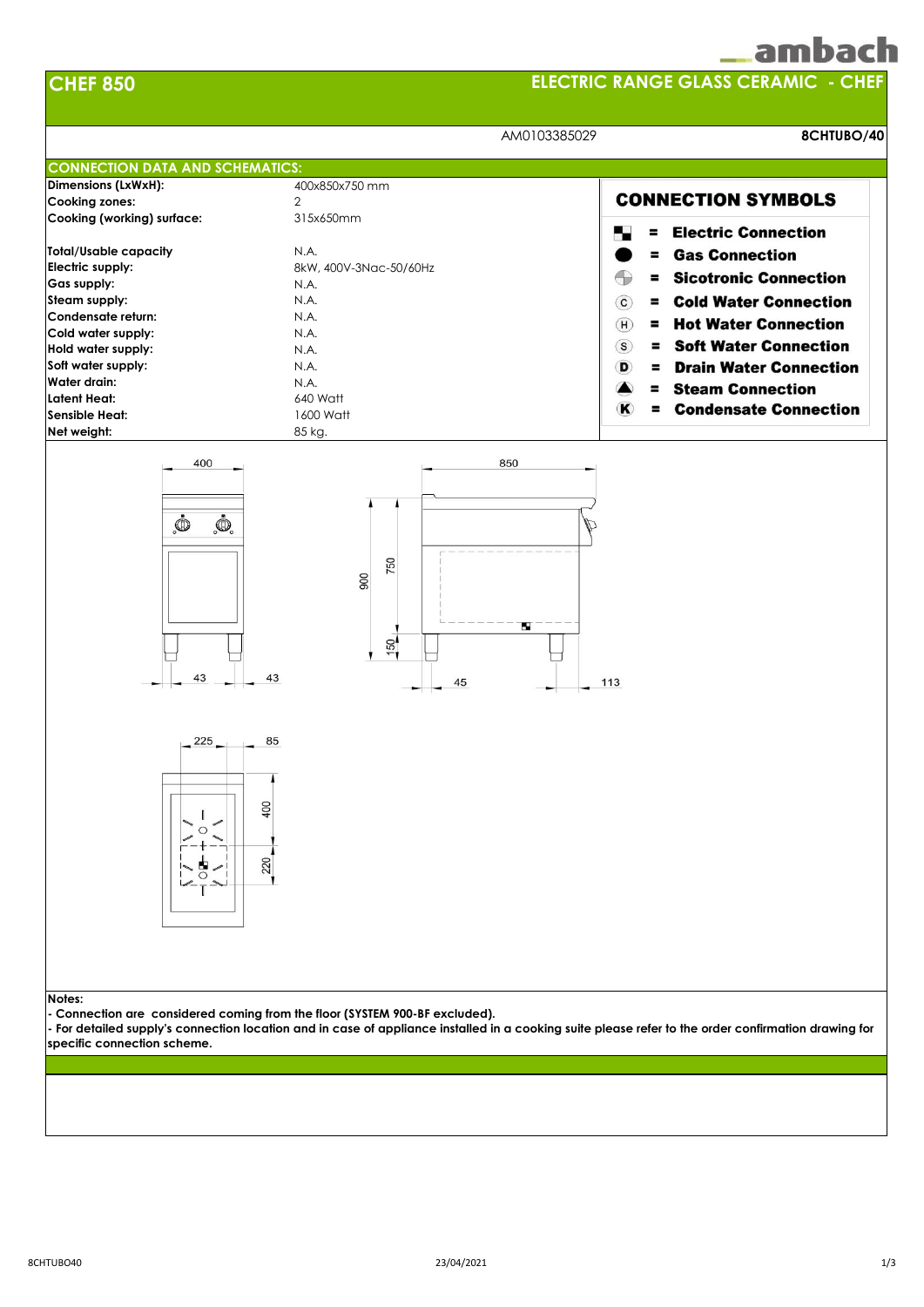|                                      | _ambacl |
|--------------------------------------|---------|
| <b>ELEKTRO-GASKERAMIKHERD - CHEF</b> |         |



**CHEF 850**